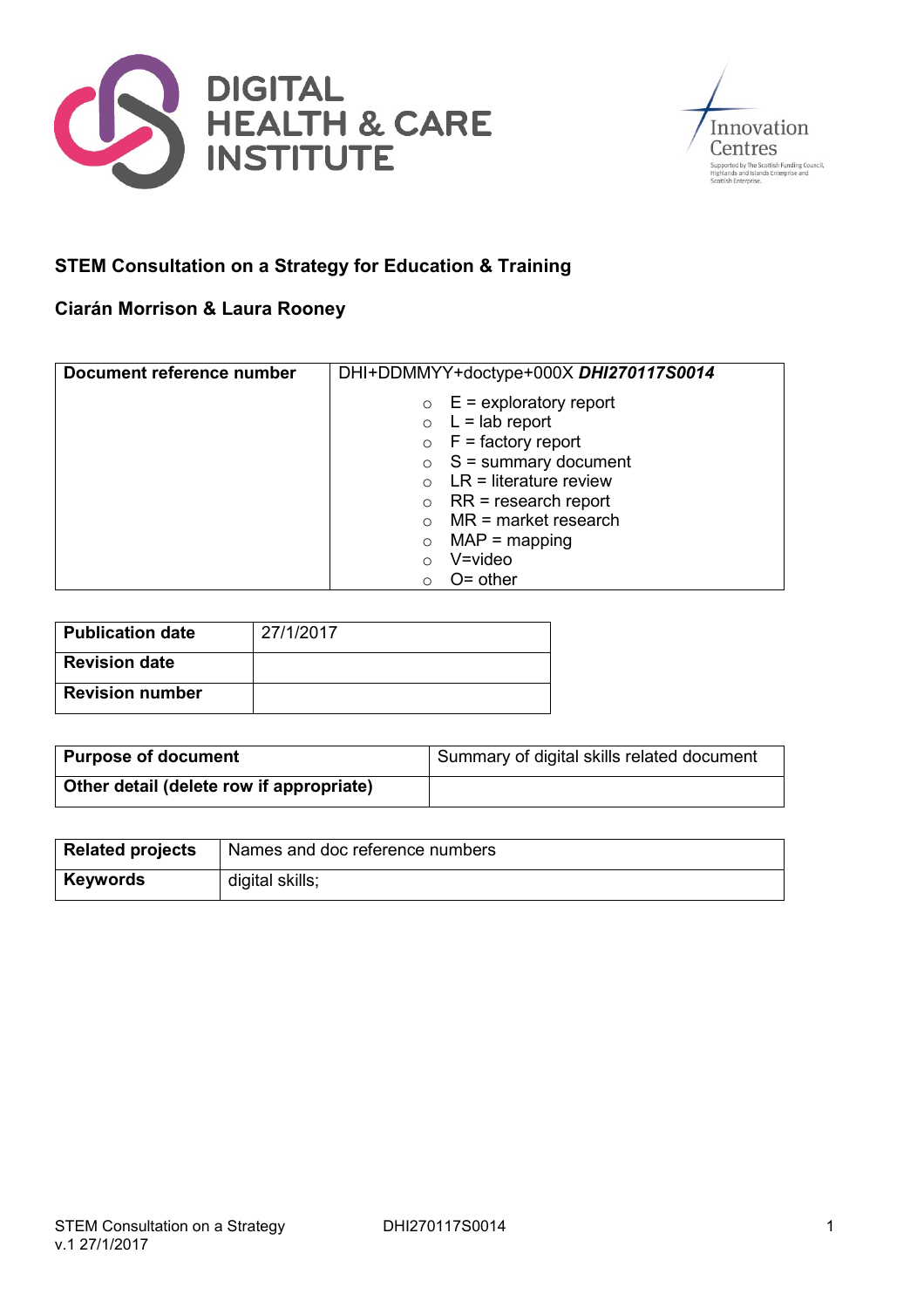



# **STEM Consultation on a Strategy for Education & Training**

**Scottish Government**

**2016**

Science, Technology, Engineering and Mathematics (STEM) education and training seeks not only to develop expertise and capability within each individual field but also to develop the ability to work across disciplines and generate new knowledge, ideas and products through inter-disciplinary learning.

This strategy is to be owned and delivered jointly across the Scottish Government and its delivery partners, education, lifelong learning providers, employers and the wider STEM community.



Scotland has a world-leading reputation in a range of STEM sectors, but there are challenges:

- Addressing inequalities
- Challenging perceptions
- Developing coherence
- Building partnerships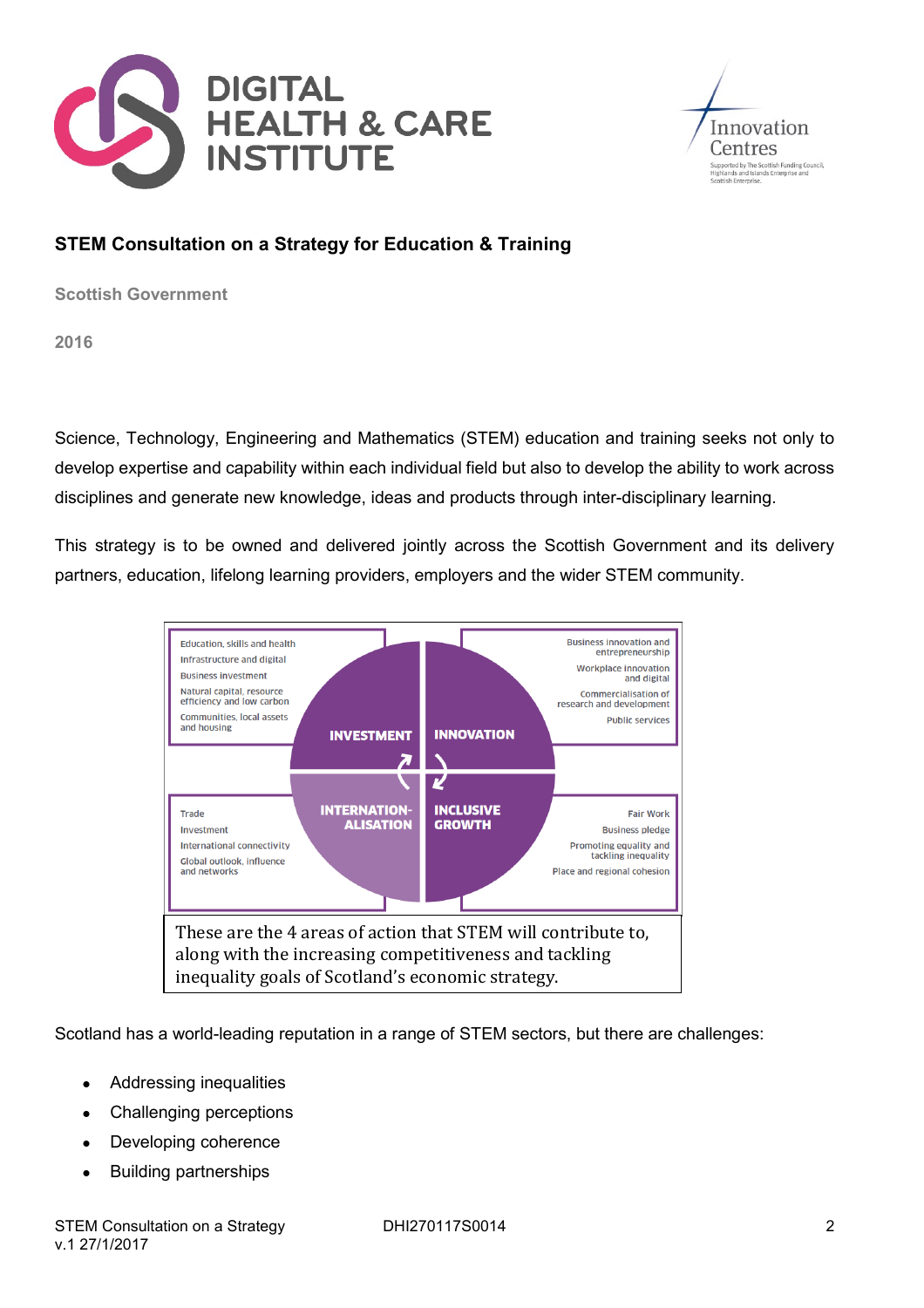



### **Aims**

The strategy has two aims:

- To improve levels of STEM enthusiasm, skills, and knowledge in order to raise attainment and aspirations in learning, life and work
- To encourage uptake of more specialist STEM skills required to gain employment in the growing STEM sectors of the economy, through further study and training.

With a priority of addressing above challenges identified we have developed four priority themes for the strategy

### **Outcomes**

We will know we have been successful if:

- All children and young people experience relevant and engaging STEM learning across all the STEM disciplines
- All young people and their families, irrespective of background and circumstance, understand the importance and relevance of STEM to their future success in life and work.
- There is improved gender balance across STEM qualification and courses at school, college and university, and Modern Apprenticeships in the workplace.
- There are a wide range of STEM pathways through further and higher education and other training that young people and adults can follow, well matched to labour market need and their needs and aspirations
- Employers are confident about the STEM skills and capability of their current and future workforce

### **Actions and implementation**

The key principles in implementing the strategy will be to:

 Continue improving our data and understanding of what STEM skills are needed in the labour market, how these are being met by the education and training system, and how this might be improved, including the identification of barriers for particular groups.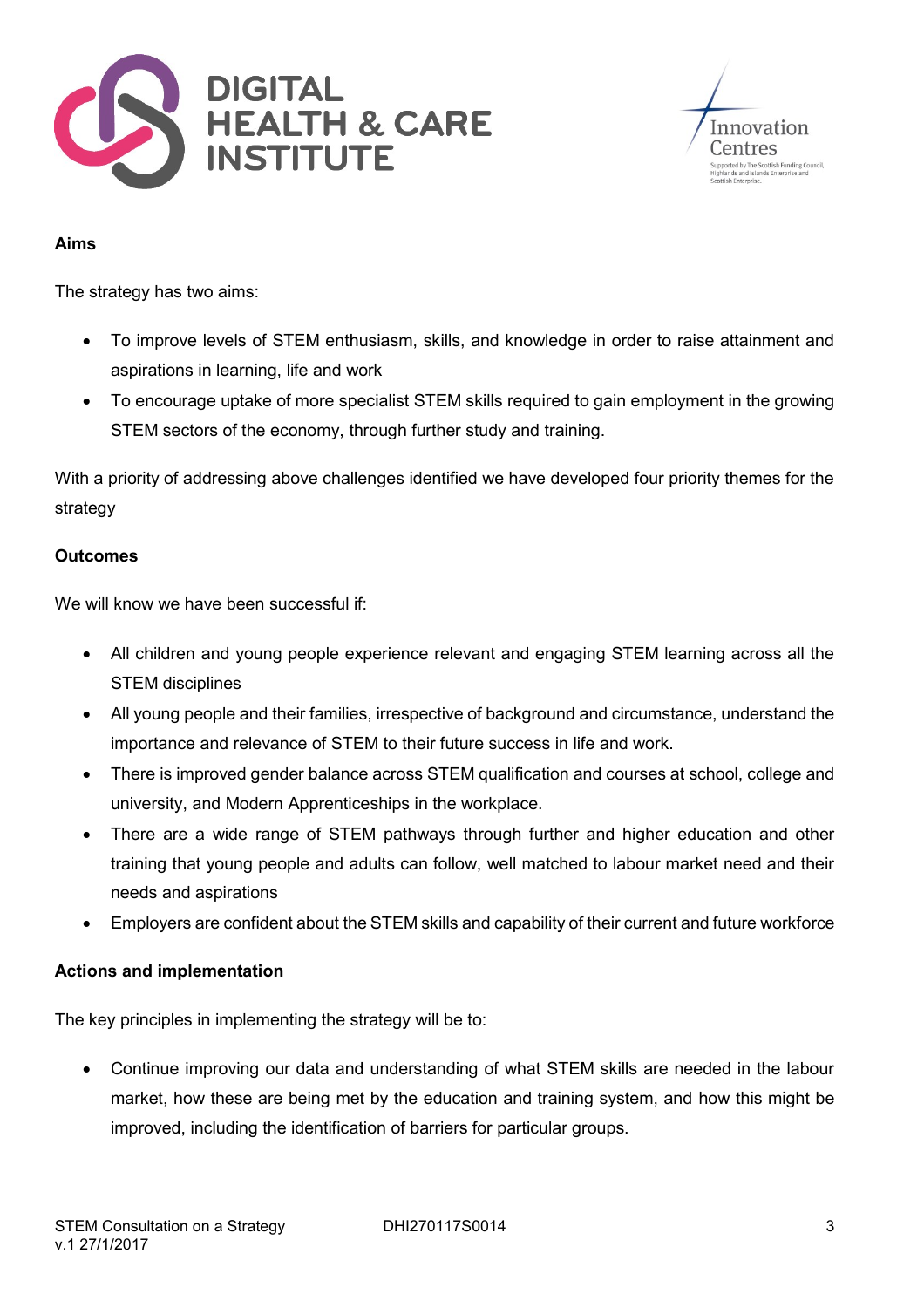



- Realise greater efficiency and value for money from publicly-funded programmes through simplifying and streamlining activities and funding.
- Set meaningful key performance indicators for Government and our agencies that drive delivery of the strategy.

The Chief Scientific Advisor, will act as a conduit between the Scottish Government and the wider science sector in terms of the delivery of the strategy.

## **Priority themes and their associated actions**

## **Excellence**

Scot Gov and Education Scotland will:

- Improve the pipeline of STEM teachers into secondary schools, both through building on the success of last year's recruitment campaign to attract STEM graduates into teaching
- Evaluate information on initial teacher education programmes coverage of numeracy and other STEM content where available to help us understand how well teachers are prepared to teach STEM subjects
- Consider relevant minimum entry requirements to initial teacher education programmes to feed into the general teaching council Scotland's review of entry requirements
- Develop a programme of new and enhanced career long professional learning for practitioners with a focus on early learning and primary school through strengthened partnerships and collaboration across the education and training system
- Publish by the end of 2016 draft expected benchmarks for STEM subjects for each level of Curriculum for Excellence. This will allow teachers to ensure their learners are on track.
- Identify, with universities, new opportunities for increasing promotion and uptake of formally accredited SCQF level 11 (often referred to as 'Masters' level learning) courses in STEM subjects and teaching approaches for teachers.
- Deliver the Making Maths Count Report recommendations to improve confidence and fluency in maths for children, young people, their families and adult learners, including working with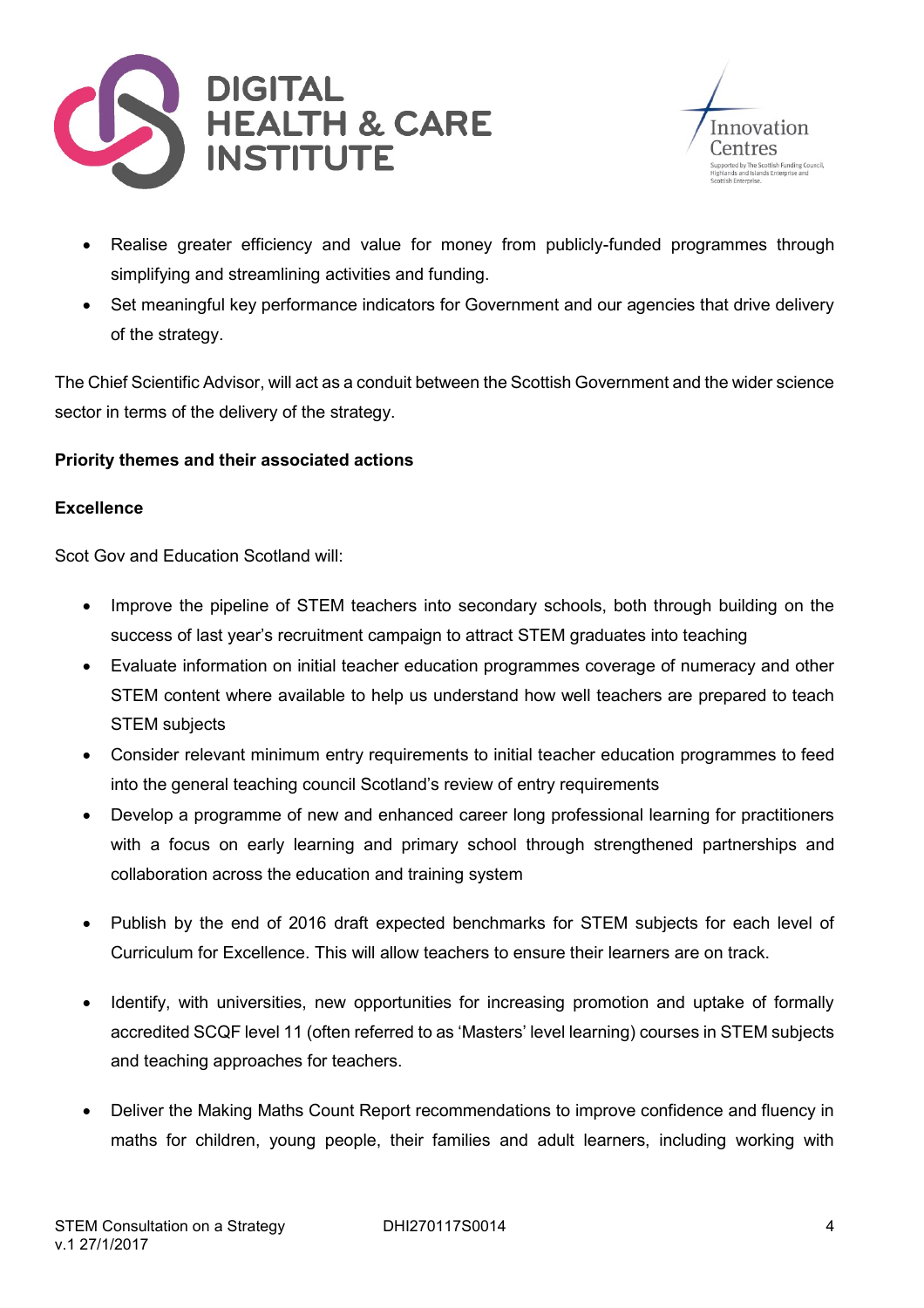



Learning Link Scotland and other partners to establish a numeracy network with a focus on improving number skills for adults as workers and parents.

## **Equity**

The Scottish Government and Education Scotland will:

- Review the impact and effectiveness of numeracy and STEM related activity funded through the Attainment Scotland Fund, in order to help inform future decisions by schools and local authorities on their use of the funding.
- Conduct a STEM-focused review to share what we know and have learned about effective practice to reduce the poverty-related attainment gap.
- Use the data and evidence gathered through the National Improvement Framework to inform policy development on numeracy and target intervention accordingly.
- Extend the Read, Write, Count campaign, that supports parents to continue learning outside of school, into P4-P7 in areas of high deprivation from April 2017.
- Work together with national and local partners to take action to address gender bias in young people's career options, including raising awareness of gender bias with parents, families and teachers so that they can better promote the importance of STEM skills for career options with young people.
- Explore how to generate innovative ways to engage disadvantaged adults in the STEM agenda through community learning and development.

## **Inspiration**

The Scottish Government and Education Scotland will:

- Support the Science Centres and Festivals to provide children and young people, their families and the wider public, opportunities to engage with and be inspired by STEM.
- Maximise the impact of our science engagement activity to direct support to hard to reach individuals, groups and communities in deprived, rural and remote areas.